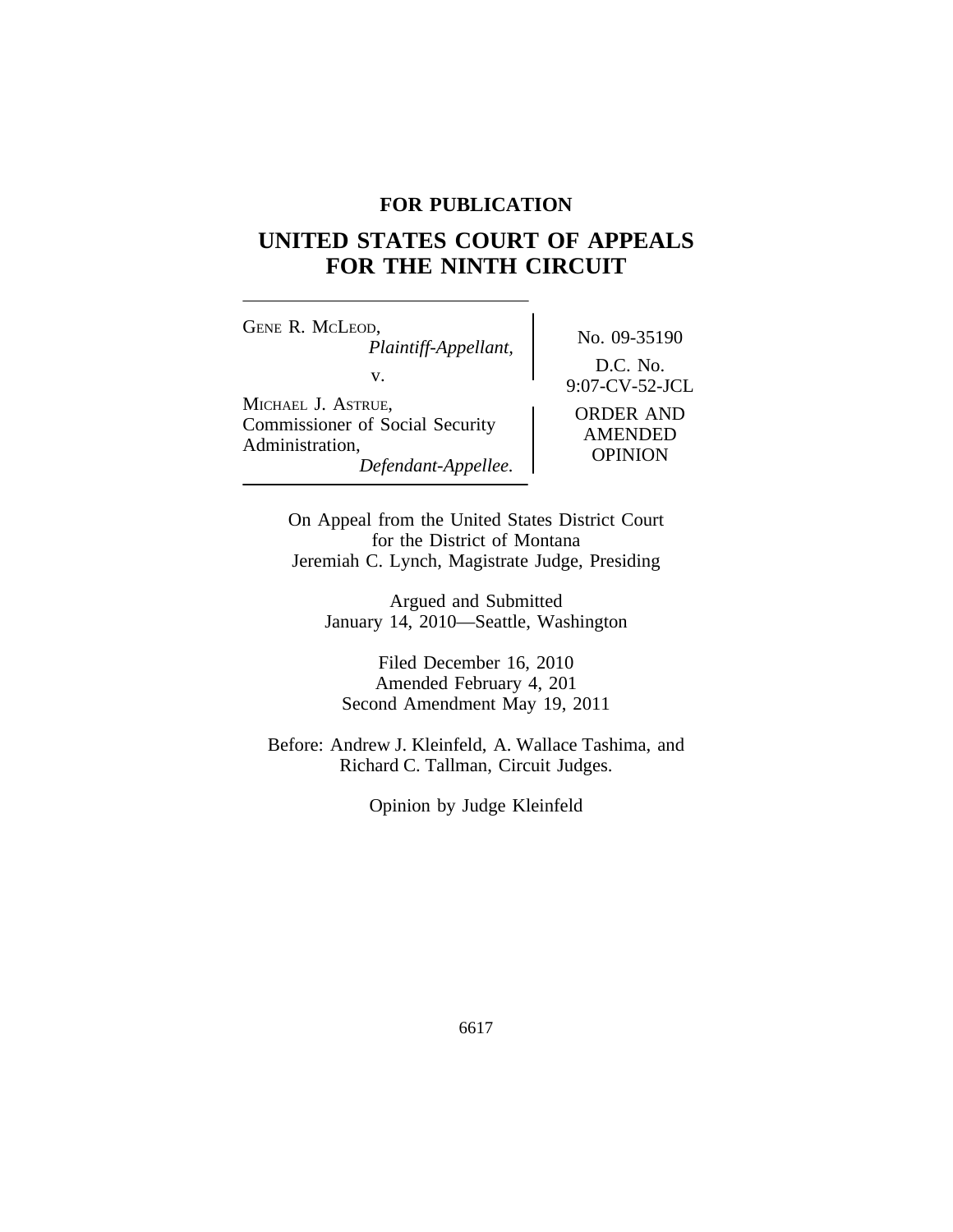## **COUNSEL**

Paul B. Eaglin, Eaglin Law Office, Fairbanks, Alaska, for the appellant.

Jennifer Randall, Special Assistant United States Attorney, Social Security Administration, Office of the General Counsel, Denver, Colorado, for the appellee.

### **ORDER**

Appellee's petition for rehearing is granted in part and denied in part.

The opinion filed on December 16, 2010 and amended February 4, 2011 is amended as follows:

At 2207-8 of the amended slip opinion, strike the following two sentences:

The district court reviewing a Social Security determination "may at any time order additional evidence to be taken before the Commissioner of Social Security, but only upon a showing that there is new evidence which is material and that there is good cause for the failure to incorporate such evidence into the record in a prior proceeding." The ALJ's failure to help McLeod develop the record by putting his VA disability determination into the record is "good cause" under Tonapetyan, and the disability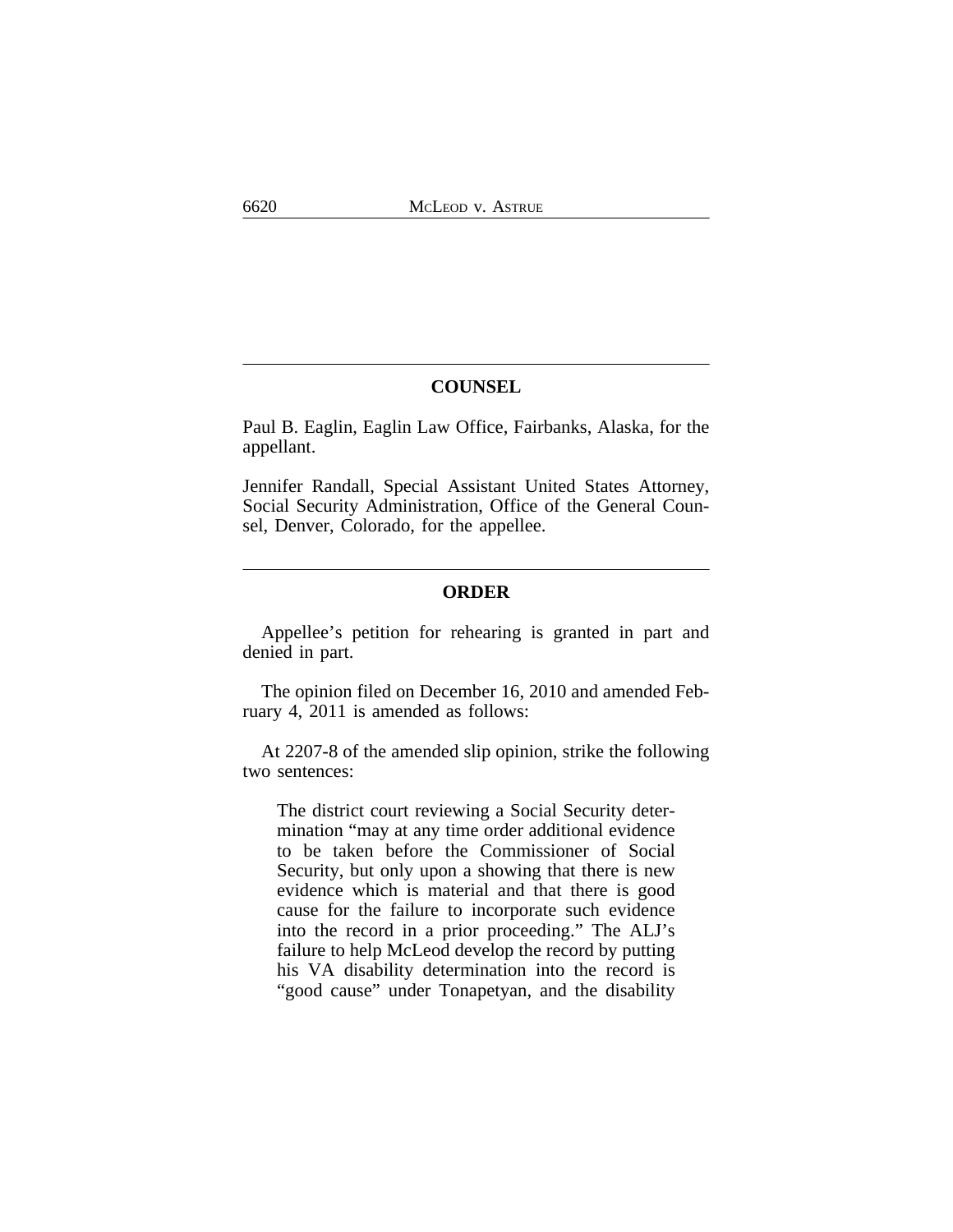determination is "material" under McCartey, so the district court should remand for this purpose.

Replace them with:

We remand under sentence four of 42 U.S.C. § 405(g), concluding that "the agency erred in some respect in reaching a decision to deny benefits." **32** The ALJ's failure to help McLeod develop the record by putting his VA disability determination into the record was an error under *Tonapetyan* and *McCartey*, so the district court should remand.

The amended opinion is filed concurrently with this Order. No further petitions for rehearing or petitions for rehearing en banc will be entertained.

#### **OPINION**

KLEINFELD, Circuit Judge:

We address harmless error in the context of Social Security disability.

#### **I. Facts**

Gene R. McLeod applied at age 51 for supplemental security income based on disability. The Administrative Law Judge (ALJ) found that he had three severe impairments degenerative changes of the lumbar spine, history of coronary artery disease, and sleep apnea—but none so severe as to rise to the level of "listed" impairments. He lacked significant protrusion or herniation of the discs or compression of the nerve root where there was narrowing at L4-5, and catheterization

**<sup>32</sup>***Hoa Hong Van v. Barnhart*, 483 F.3d 600, 605 (9th Cir. 2007) (quoting *Akopyan v. Barnhart*, 296 F.3d 852, 854 (9th Cir. 2002)).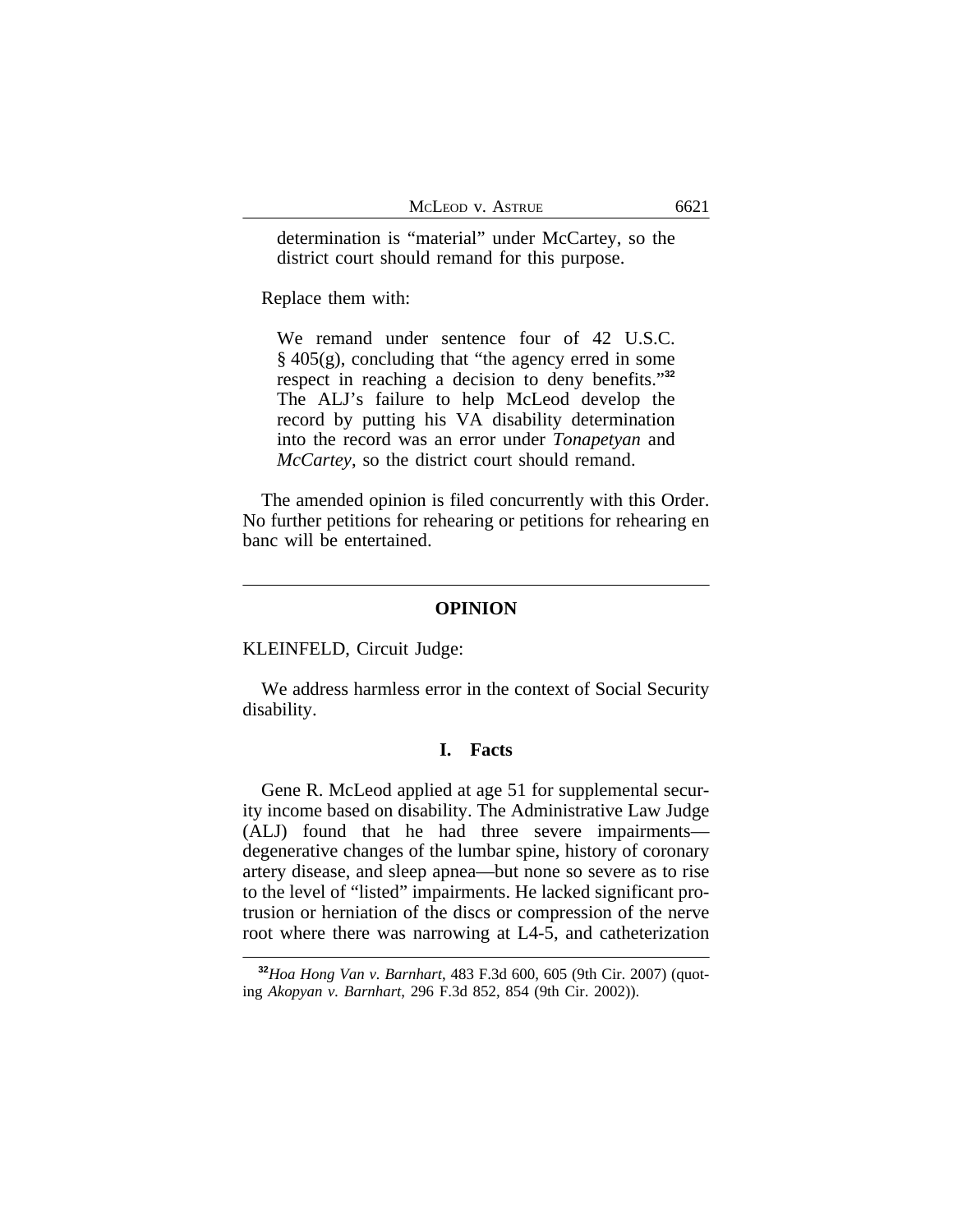had restored him to asymptomatic condition regarding his heart. The ALJ found that McLeod's medically determinable impairments could be expected to produce his symptoms, but his "statements concerning intensity, duration and limiting effects of these symptoms are not entirely credible." One of McLeod's treating physicians said that he was "very debilitated" and another said he was "unemployable." But the ALJ rejected these opinions insofar as they addressed employability, because they gave a conclusory opinion on employability, the Commissioner's bailiwick, and "are not function-byfunction analyses of the claimant's residual functional capacity." The ALJ found that McLeod could not perform his past work as a bartender, breakfast cook, groundskeeper, or golf pro shop clerk, but had sufficient functional capacity to perform such work as gambling cashier, telephone solicitor, and order clerk, all sedentary jobs with minimal lifting and bending, allowing for sitting and standing within McLeod's limitations. The district court denied McLeod's petition for review.

The medical record, consisting mostly of information from McLeod's treating physicians and physicians to whom his treating physicians referred him for consultation at Department of Veterans Affairs facilities, was mixed as to the severity of McLeod's condition. A neurosurgeon to whom McLeod was referred said that McLeod had "no muscle weakness" and recommended against surgery because of the unlikelihood of improvement "particularly with unsettled litigation and his pain behavior on examination." The VA Neurosurgery Chief wrote that McLeod's spinal canal was "open throughout his lumbosacral region" (which means no compression on account of narrowing) and that "he has some evidence of degenerated discs but there is not any evidence of nerve root compression from these discs." One treating physician at the VA said that because McLeod had "back pain with minimal activity," and "any work he has done exacerbates the problem," he was "unemployable." But another treating VA physician said McLeod should be restricted to "light manual sedentary" work, rather than no work at all.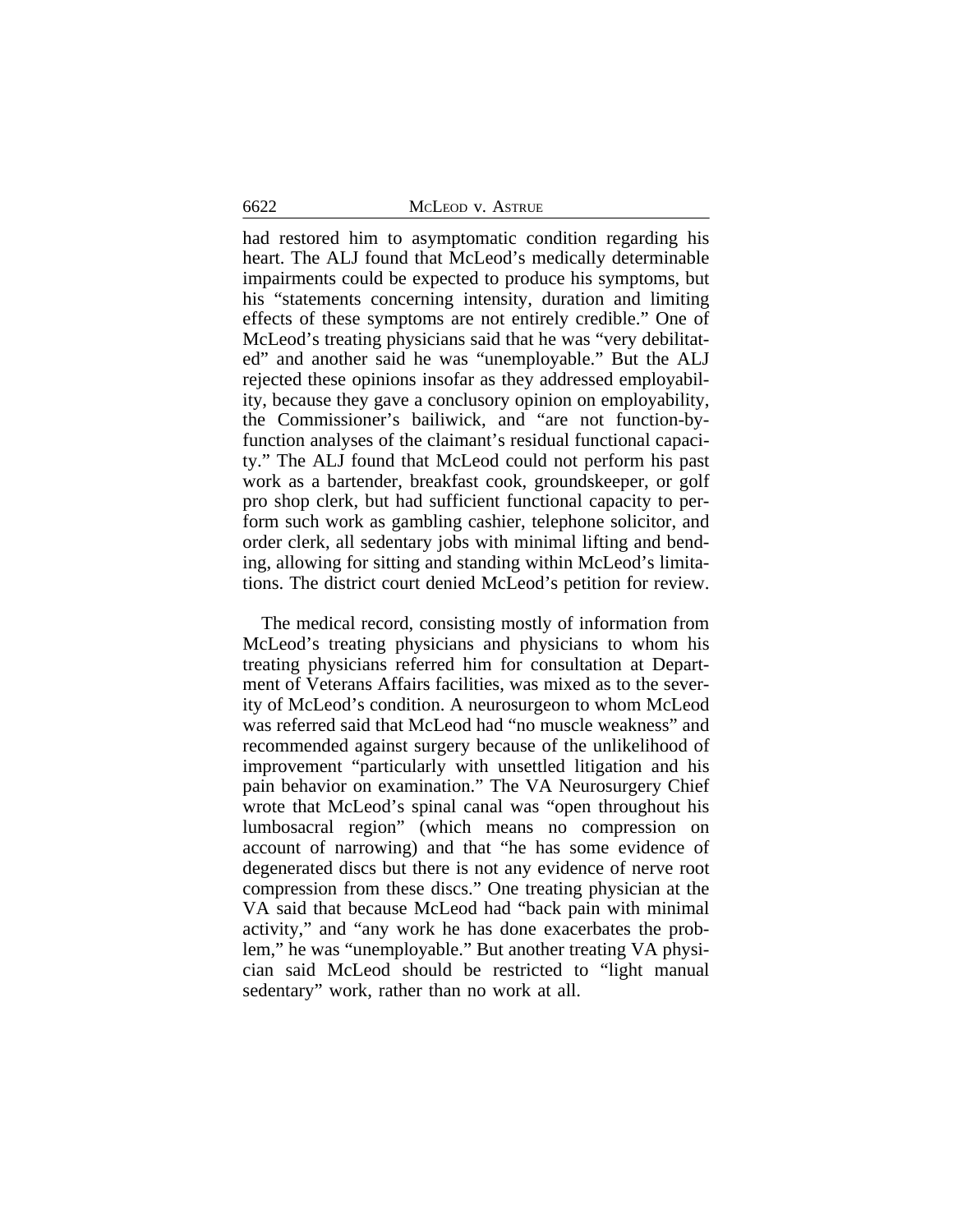| MCLEOD V. ASTRUE | 6623 |
|------------------|------|
|------------------|------|

McLeod's appeal focuses on the ALJ's failure to develop the record further regarding his veteran's disability and medical condition. McLeod testified that he received a \$296 nonservice-connected pension, based on unemployability, from the VA. When the ALJ asked him if he had a VA disability rating, he answered, "I have no idea, Your Honor." The record does not reveal whether the VA found McLeod partially or entirely disabled. No evidence of his disability rating was submitted to the Social Security Administration at any stage of the proceedings, or to the district court. Based on McLeod's testimony about his "pension," there is a fair chance he has a disability rating, but the record shows neither that he has one nor what it is.

Though McLeod had only a lay representative before the VA, he was represented by an attorney in district court and is represented, by different counsel, here.

## **II. Analysis**

McLeod argues under *Tonapetyan v. Halter*<sup>1</sup> that the ALJ erred by failing to develop the record adequately. According to McLeod, the ALJ should have requested more explanation from two of his treating physicians at the VA, Dr. Dietz and Dr. Rossetto, about his ability to work. McLeod also argues that the ALJ should have obtained whatever VA disability rating McLeod might have.

**[1]** The ALJ had no duty to request more information from the two physicians. It appears from the record that substantially all of their medical records throughout the time they treated McLeod were before the ALJ. There was nothing unclear or ambiguous about what they said. They both thought McLeod had a bad lower back condition, based on his symptom reports, their examinations, and objective medical tests. Dr. Dietz thought McLeod could do sedentary work, and

**<sup>1</sup>** 242 F.3d 1144 (9th Cir. 2001).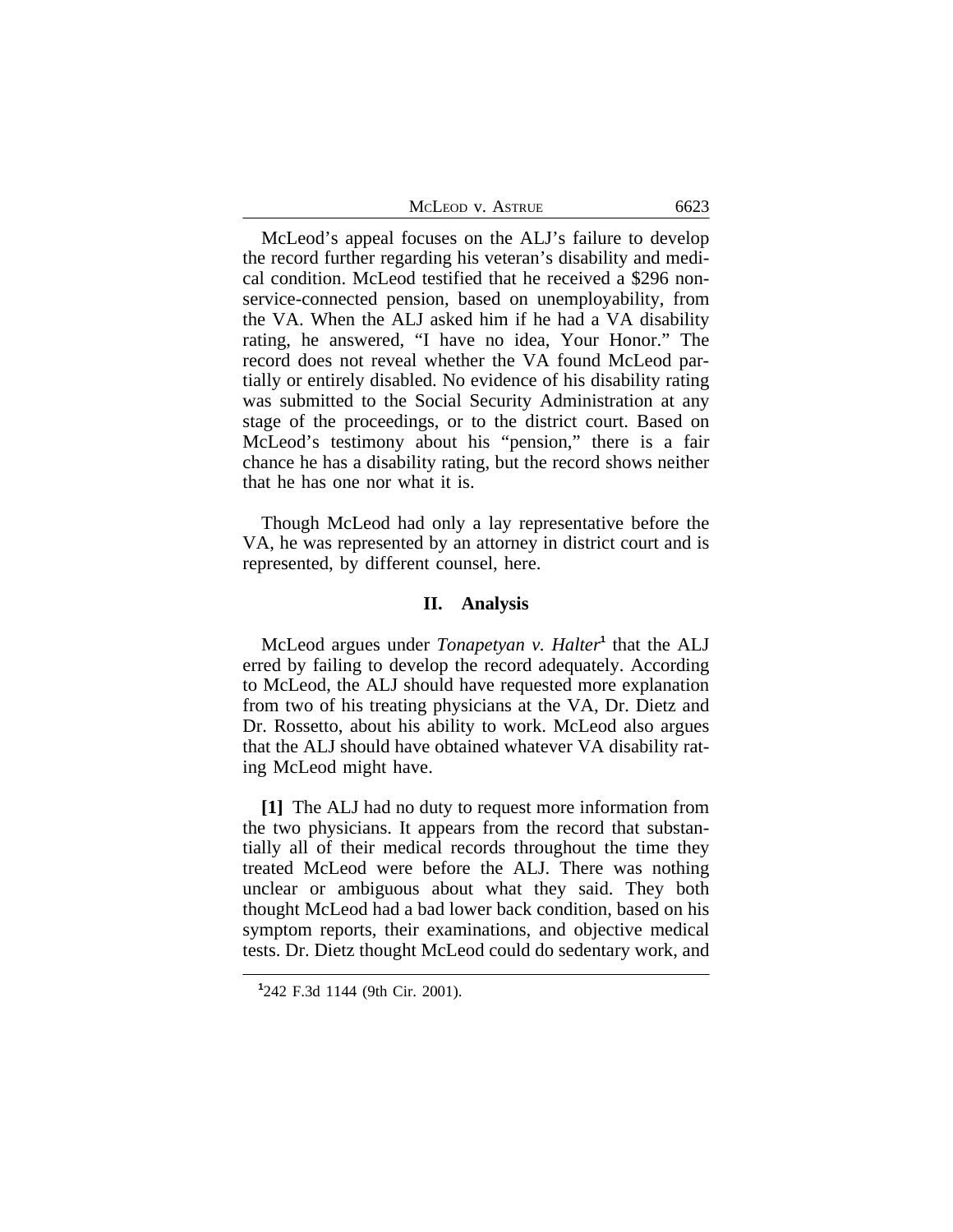6624 MCLEOD v. ASTRUE

Dr. Rossetto thought McLeod could not work at all. As for the ALJ rejecting Dr. Rossetto's opinion on whether McLeod could work at any job, he was correct that this determination is for the Social Security Administration to make, not a physician. "Although a treating physician's opinion is generally afforded the greatest weight in disability cases, it is not binding on an ALJ with respect to the existence of an impairment or the ultimate determination of disability." **2** McLeod argues that Dr. Rossetto's opinion could be read as an evaluation of his "functional exertional capacity" rather than a conclusion on his ability to work, but we do not agree. The words are clear and unambiguous: an "ALJ's duty to develop the record further is triggered only when there is ambiguous evidence or when the record is inadequate to allow for proper evaluation of the evidence." **3**

**[2]** A treating physician's evaluation of a patient's ability to work may be useful or suggestive of useful information, but a treating physician ordinarily does not consult a vocational expert or have the expertise of one. An impairment is a purely medical condition. A disability is an administrative determination of how an impairment, in relation to education, age, technological, economic, and social factors, affects ability to engage in gainful activity. The "relationship between impairment and disability remains both complex and difficult, if not impossible, to predict. . . The same level of injury is in no way predictive of an affected individual's ability to participate in major life functions (including work) . . . Disability may be influenced by physical, psychological, and psychosocial factors that can change over time." **4** The law reserves the disability determination to the Commissioner.**<sup>5</sup>** Rejection of

**<sup>2</sup>** *Id.* at 1148; 20 C.F.R. § 404.1527(e)(1).

**<sup>3</sup>***Mayes v. Massanari*, 276 F.3d 453, 459-60 (9th Cir. 2001). *See also Bayliss v. Barnhart*, 427 F.3d 1211, 1217 (9th Cir. 2005) (the ALJ did not have a duty to recontact doctors before rejecting parts of their opinions).

**<sup>4</sup>**American Medical Association, *Guides to the Evaluation of Permanent Impairment*, 5-6 (6th ed. 2008).

**<sup>5</sup>** 20 C.F.R. § 404.1527(e)(1).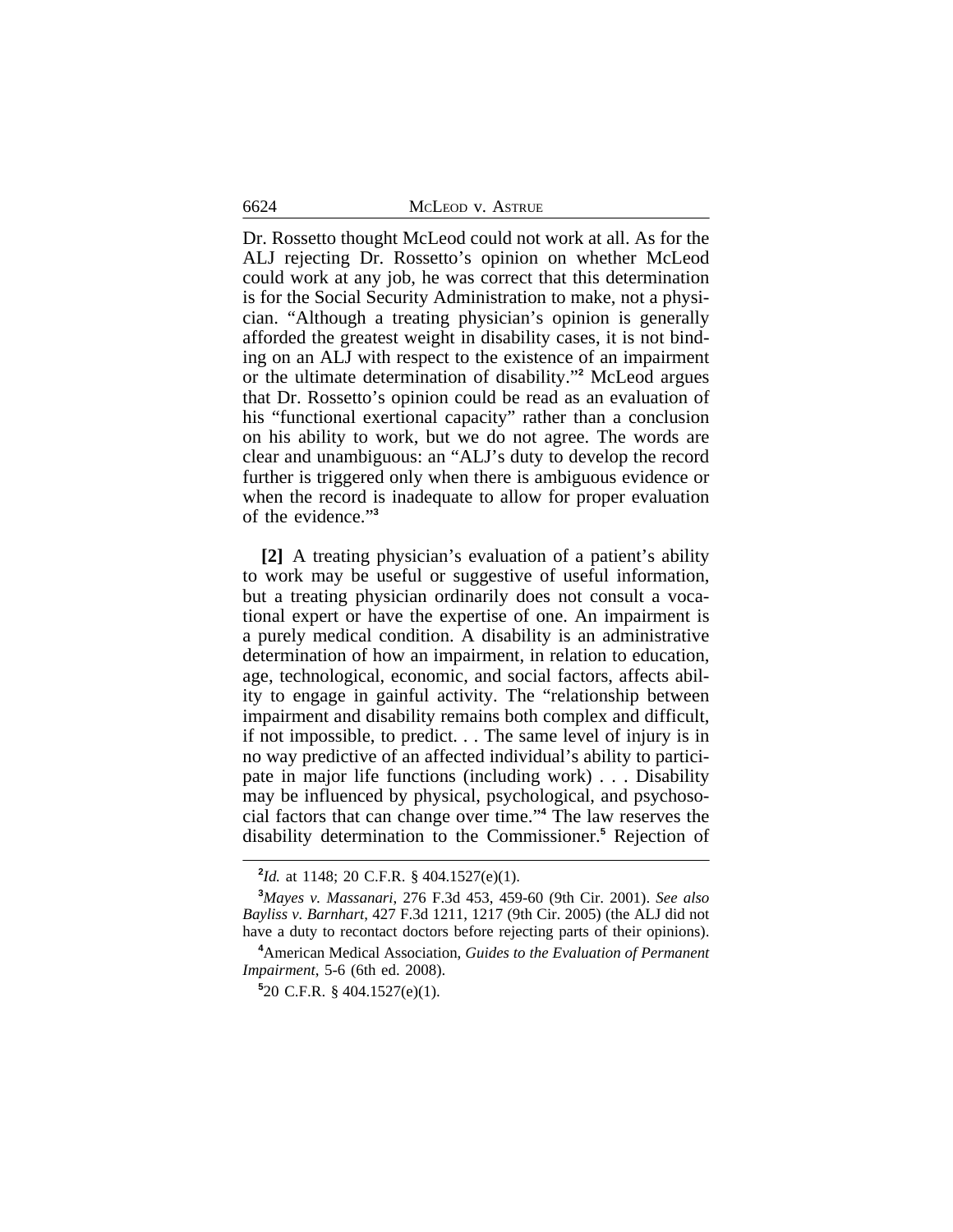the treating physician's opinion on ability to perform any remunerative work does not by itself trigger a duty to contact the physician for more explanation.**<sup>6</sup>**

**[3]** The issue of the VA disability rating is more complex. The record suggests a likelihood that McLeod has some sort of VA disability rating, yet does not show what it is. That Mc-Leod failed to submit the rating to the ALJ is not the end of the matter.

**[4]** The ALJ has a duty to conduct a full and fair hearing.**<sup>7</sup>** We held in *Tonapetyan v. Halter*<sup>8</sup> that "[a]mbiguous evidence, or the ALJ's own finding that the record is inadequate to allow for proper evaluation of the evidence, triggers the ALJ's duty to conduct an appropriate inquiry." **9** The ALJ must be "especially diligent" when the claimant is unrepresented or has only a lay representative, as McLeod did.**<sup>10</sup>** A specific finding of ambiguity or inadequacy of the record is not necessary to trigger this duty to inquire, where the record establishes ambiguity or inadequacy.**<sup>11</sup>**

**[5]** The record here was inadequate. McLeod testified that he was receiving a VA pension based on unemployability, but that he had no idea whether he had a disability rating. This testimony suggests a likelihood that he had one. If he did, it might very well matter.

**[6]** We held in *McCartey v. Massenari***<sup>12</sup>** that "although a VA rating of disability does not necessarily compel the SSA

**8** 242 F.3d 1144 (9th Cir. 2001).

**<sup>11</sup>***Id.*

**<sup>12</sup>**298 F.3d 1072 (9th Cir. 2002).

**<sup>6</sup>** 20 C.F.R. §§ 404.1512(e), 416.912 (e).

**<sup>7</sup>** *Smolen v. Chater*, 80 F.3d 1273, 1288 (9th Cir.1996) (citing *Brown v. Heckler*, 713 F.2d 441, 443 (9th Cir. 1983)).

<sup>&</sup>lt;sup>9</sup>*Id.* at 1150 (citing *Smolen*, 80 F.3d at 1288) (quotation marks omitted). **<sup>10</sup>***Id.* (citing *Cox v. Califano*, 587 F.2d 988, 991 (9th Cir. 1978)).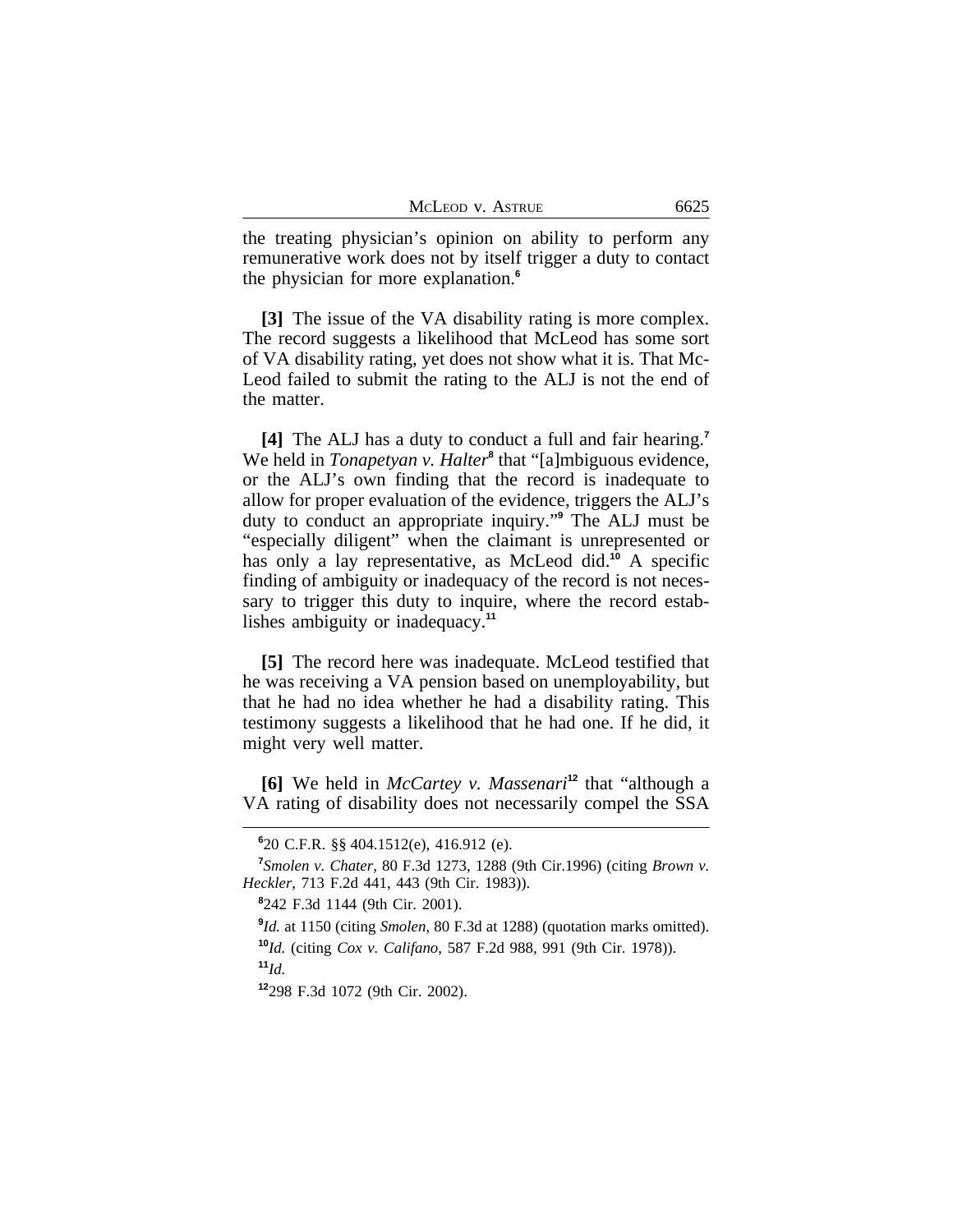6626 MCLEOD v. ASTRUE

to reach an identical result, 20 C.F.R. § 404.1504, the ALJ must consider the VA's finding in reaching his decision"<sup>13</sup> and the ALJ "must ordinarily give great weight to a VA determination of disability." **<sup>14</sup>** That is not to say that the VA rating is conclusive. In *McCartey*, we commented that "because the VA and SSA criteria for determining disability are not identical,"**<sup>15</sup>** the record may establish adequate reason for giving the VA rating less weight. In some circumstances, the VA may assign a partial rather than a total disability rating to a veteran,**<sup>16</sup>** and a partial disability rating might cut against rather than in favor of an SSA determination that the individual could not perform remunerative work of any kind.

Even though it is not binding or conclusive, the VA disability rating has to be considered. The ALJ did not mention it in her decision and did not consider it. No doubt she failed to consider the VA rating because it was not in the record and she did not know what disability rating if any the VA had assigned to McLeod. Nevertheless, she erred by not trying to get whatever VA disability rating existed.

**[7]** We must apply the holding in *McCartey*, that the VA disability rating must be considered and ordinarily must be given great weight, together with the holding in *Tonapetyan*, that inadequacy of the record to allow for proper evaluation triggers a duty of inquiry. These two holdings taken together establish that when the record suggests a likelihood that there is a VA disability rating, and does not show what it is, the ALJ has a duty to inquire. McLeod might have had a letter

**<sup>13</sup>***Id.* at 1076.

**<sup>14</sup>***Id.*

**<sup>15</sup>***Id.*

**<sup>16</sup>***See* 38 C.F.R. §§ 4.1 (explaining that VA disability percentage ratings represent the average impairment in earning capacity resulting from diseases and injuries), 4.15 (limiting VA total disability ratings to "any impairment of mind or body which is sufficient to render it impossible for the average person to follow a substantially gainful occupation").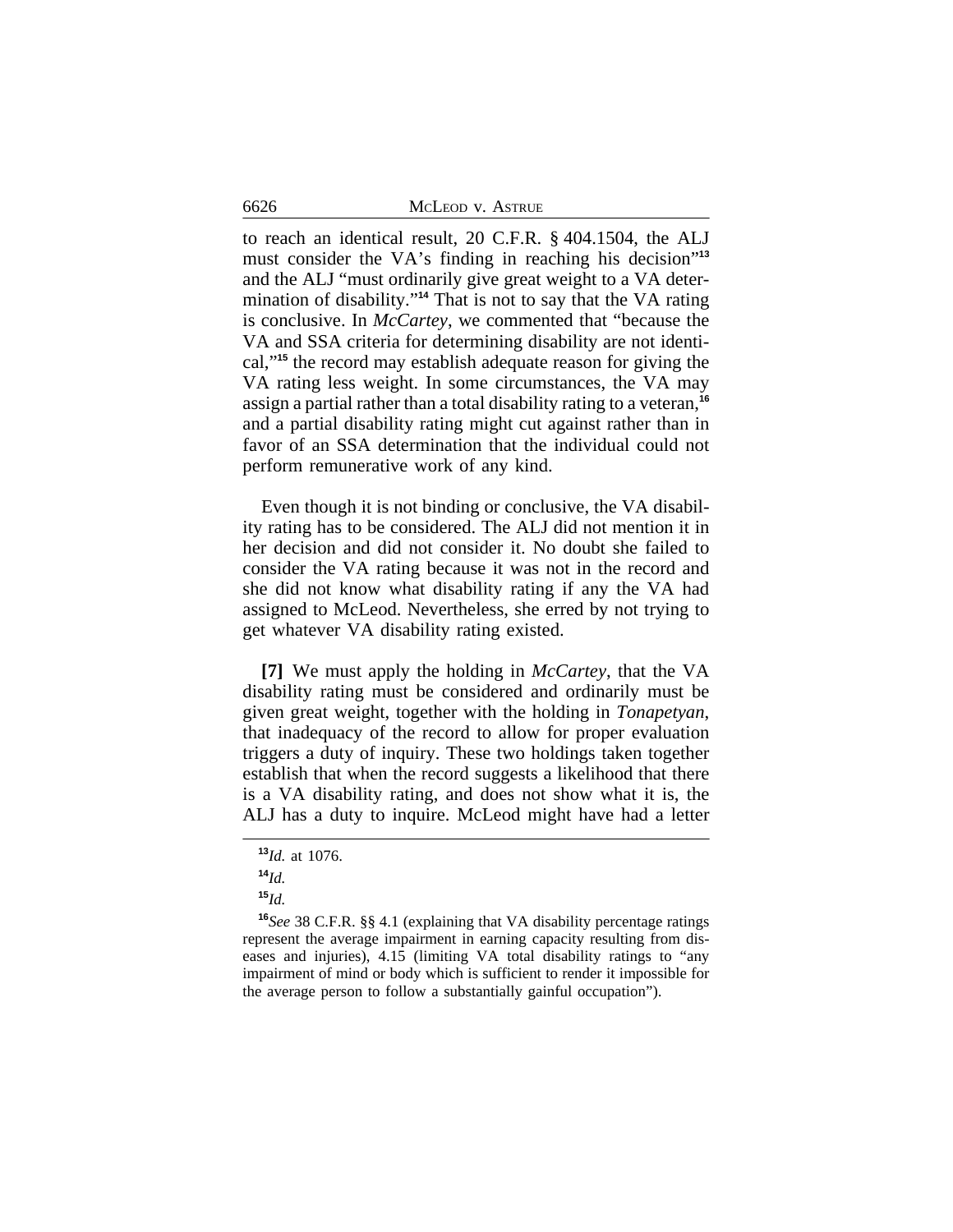| McLeod v. Astrue | 6627 |
|------------------|------|
|                  |      |

from the VA telling him what his disability rating was, or providing him with the basis on which he got his pension, that he could have brought in had the ALJ given him a continuance and told him to bring in his letter. Alternatively, the ALJ could have obtained McLeod's disability rating herself.**<sup>17</sup>** Then she could have evaluated his disability properly under *Tonapetyan*. By failing to obtain and consider McLeod's VA disability rating, the ALJ erred, denying him the "full and fair hearing" to which he was entitled.

That leads us to the next question, what we are to do about the error. We still do not know what determination the VA made regarding McLeod's claimed disability. We therefore do not know whether the ALJ's failure to obtain the rating caused McLeod any harm.

**[8]** The answer to what we must do about the error is provided by a recent Supreme Court decision, *Shinseki v. Sanders*. **18** In *Sanders*, the VA had denied disability benefits to two veterans, Woodrow Sanders and Patricia Simmons, because the record failed to adequately support their claims. In one instance, the VA had told the veteran what additional information was needed, but failed to specify what portion of that evidence the veteran would be responsible for providing. In the other, the VA failed to tell the veteran what information she needed to provide and failed to notify her of a relevant medical exam the VA had scheduled on her behalf. In both instances, the VA failed to perform its duty to help a veteran develop his claim.

**[9]** The Court held that to determine whether the error caused prejudice the Veterans Court was to "apply the same kind of 'harmless-error' rule that courts ordinarily apply in

**<sup>17</sup>**38 C.F.R. § 1.506 (stating that VA records required for official purposes will be furnished to any other agency of the U.S. Government "in response to an official request, written, or oral").

**<sup>18</sup>**129 S.Ct. 1696 (2009).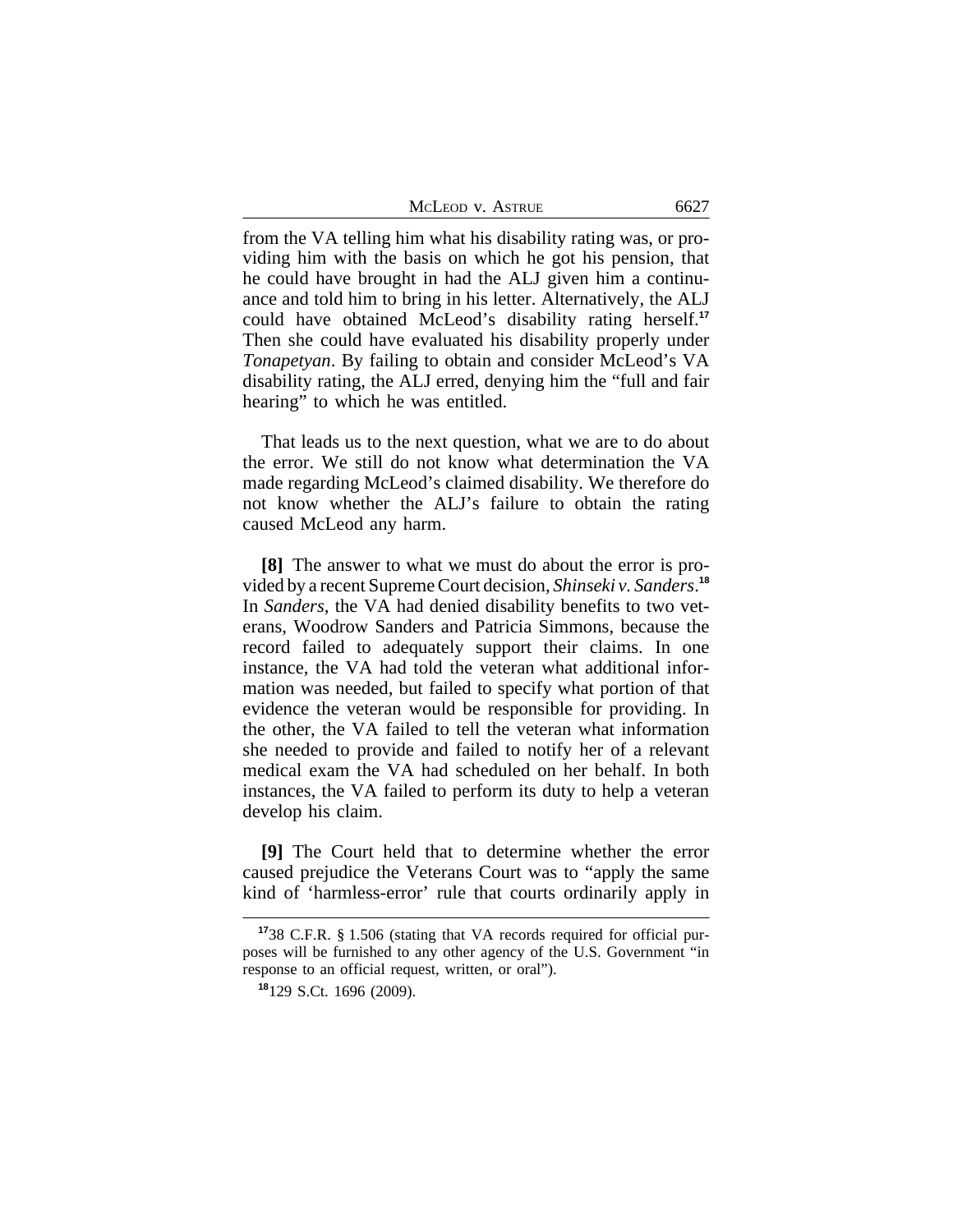civil cases." **<sup>19</sup>** The Court went further, holding that the burden is on the party attacking the agency's determination to show that prejudice resulted from the error.**<sup>20</sup>** Overruling the Federal Circuit, the Court held that prejudice cannot be presumed from any kind of error.**<sup>21</sup>** Where harmfulness of the error is not apparent from the circumstances, the party seeking reversal must explain how the error caused harm. The first veteran had not told the Veterans Court, the Court of Appeals, or the Supreme Court what specific evidence he would have sought, had the VA told him he needed it, and the Court denied relief. The second veteran's record suggested the error might have been harmful, so the Court required a remand to the Veterans Court, even though she had not shown what additional evidence she might have submitted. The distinction the Court drew appears to be that in the case of the second veteran, some "features of the record suggest" that the error was prejudicial.**<sup>22</sup>**

**[10]** We conclude that *Sanders* applies to Social Security cases as well as VA cases. In both, the agency has a duty to help the claimant, so the Social Security Administration's duty to assist claimants**<sup>23</sup>** does not distinguish the cases. The Veterans Court has a statute providing for a harmless error rule**<sup>24</sup>** and the Social Security statute does not so provide,**<sup>25</sup>** but this makes no difference, because the Court held that all the Veterans Court statutory provision did was import the Administrative Procedure Act rule and the general federal rule for civil cases.**<sup>26</sup>** The Court cited 28 U.S.C. § 2111, under which the

**<sup>23</sup>***Tonapetyan v. Halter*, 242 F.3d 1144, 1150 (9th Cir. 2001).

**<sup>24</sup>**38 U.S.C. § 7261(b)(2).

**<sup>25</sup>**We, however, apply harmless error in the Social Security context. *Stout v. Comm'r, Soc. Sec. Admin.*, 454 F.3d 1050, 1054 (9th Cir. 2006).

**<sup>26</sup>***Shinseki v. Sanders*, 129 S.Ct. 1696, 1704 (2009). The Supreme Court has stated that it "need not decide whether the APA has general applica-

**<sup>19</sup>***Id.* at 1704.

**<sup>20</sup>***Id.* at 1705-06.

**<sup>21</sup>***Id.* at 1705.

**<sup>22</sup>***Id.* at 1708.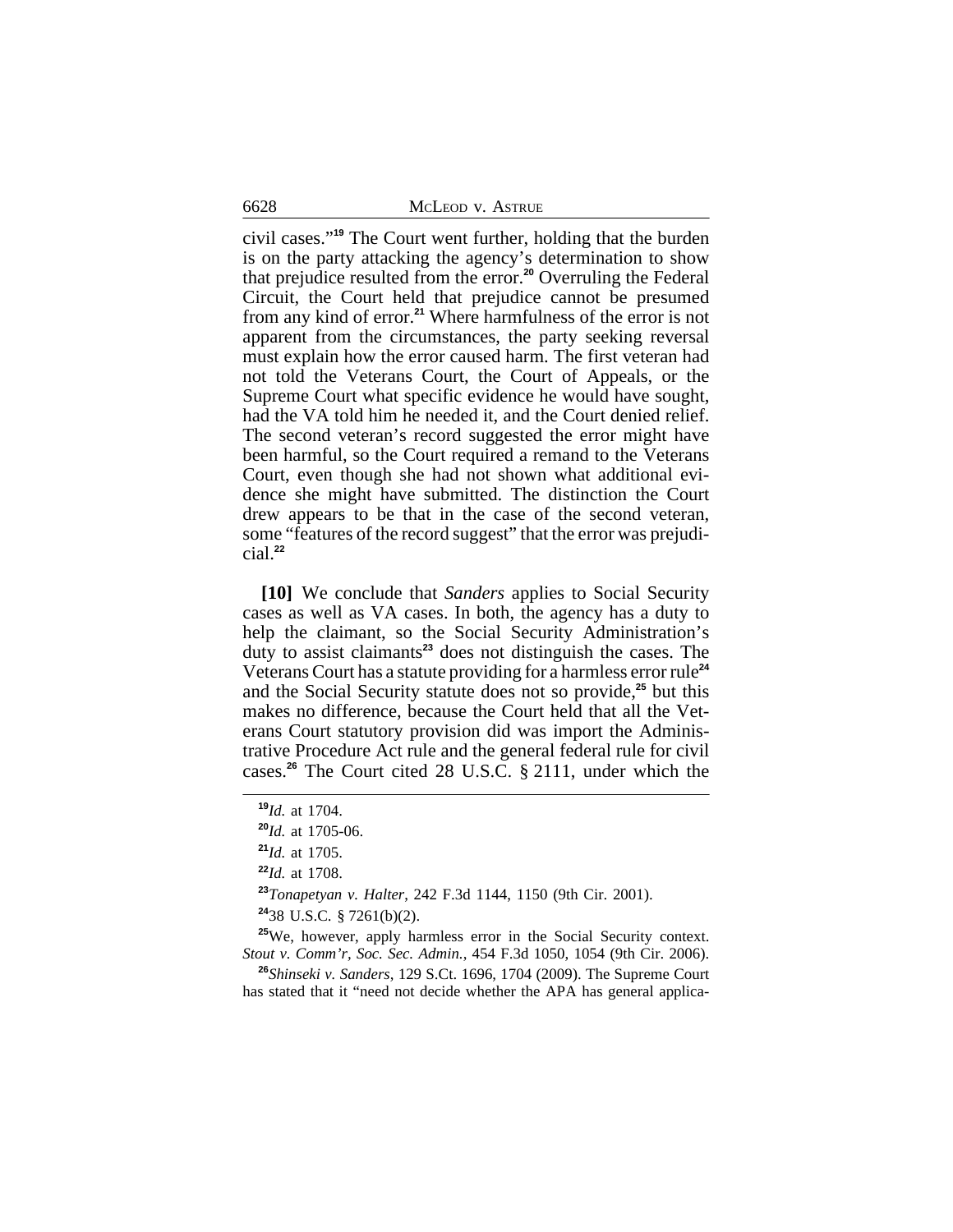| MCLEOD V. ASTRUE | 6629 |
|------------------|------|
|------------------|------|

harmless error rule applies to "any" case. The Court limited a burden on the party seeking to uphold a decision to show absence of prejudice to appropriate criminal cases.**<sup>27</sup>**

But *Sanders* does not mean that the claimant necessarily has to show what other evidence could have been obtained. Despite its generalizations about the burden to show prejudice, the Court directed remand to the Veterans Court in one of the two cases before it, even though that veteran had not shown what additional evidence she might have to show harm. The Court held that although some features of the record suggested that the error was harmless, others suggested the opposite, and "[g]iven the uncertainties, we believe it is appropriate to remand this case so that the Veterans Court can decide whether re-consideration is necessary." **28**

**[11]** We infer from *Sanders* that, despite the burden to show prejudice being on the party claiming error by the administrative agency, the reviewing court can determine from the "circumstances of the case" **29** that further administrative review is needed to determine whether there was prejudice from the error. Mere probability is not enough. But where the circumstances of the case show a substantial likelihood of prejudice, remand is appropriate so that the agency "can decide whether re-consideration is necessary." **30** By contrast, where harmlessness is clear and not a "borderline question,"**<sup>31</sup>** remand for reconsideration is not appropriate.

**<sup>27</sup>***Shinseki v. Sanders*, 129 S.Ct. 1696, 1706 (2009).

**<sup>28</sup>***Id.* at 1708. **<sup>29</sup>***Id.* at 1706.

**<sup>30</sup>***Id.* at 1708.

**<sup>31</sup>***Id.*

tion to social security disability claims, for the social security administrative procedure does not vary from that prescribed by the APA. Indeed, the latter is modeled upon the Social Security Act." *Richardson v. Perales*, 402 U.S. 389, 409 (1971).